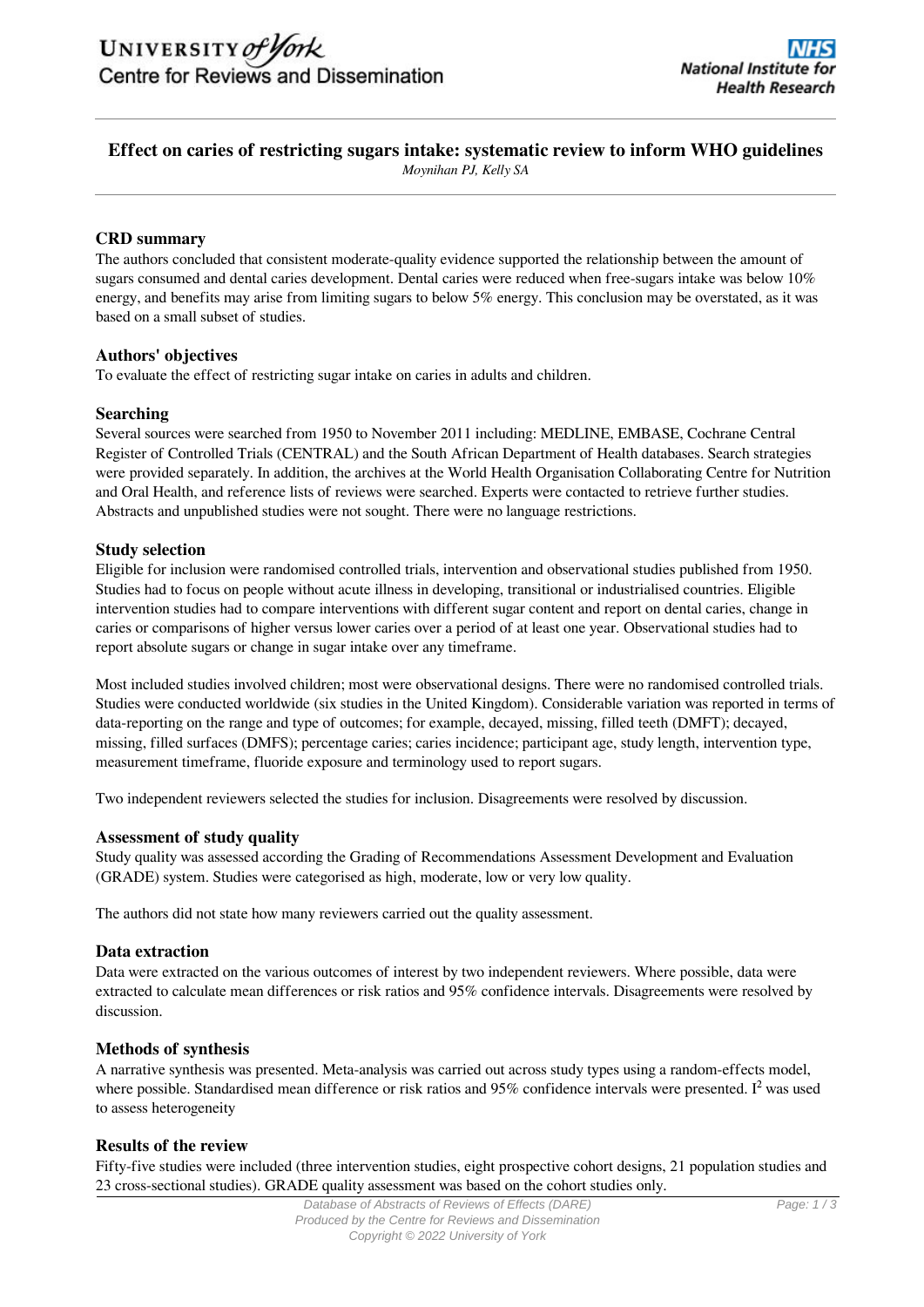

The authors reported that overall, 42 out of 50 studies in children and five out of five studies in adults showed at least one positive association between sugars and dental caries.

Effect of reducing or increasing sugars (GRADE evidence: moderate): Seven cohort studies consistently reported higher dental caries with higher sugar intake. A meta-analysis of all study designs favoured lower sugar intake in terms of the DMFT score (SMD 0.82, 95% CI 0.67 to 0.97; three studies;  $I^2=84\%$ ) and for caries prevalence (RR 7.15, 95% CI 2.82 to 8.14; two studies;  $I^2 = 71\%$ ).

Effect of restricting free sugars intake to less than 10% energy (GRADE evidence: moderate): Results from five cohort studies showed consistently more caries with higher sugar intake (more than 10% energy) compared with lower intake (less than 10% energy).

Effect of restricting free sugars intake to less than 5% energy (GRADE evidence: very low): The analysis (based on three population surveys) showed lower caries progression when per capita sugars intake was less than 10 kg per year (approximately 5% energy).

Further results were reported in the review.

#### **Authors' conclusions**

Consistent moderate-quality evidence supported the relationship between the amount of sugars consumed and dental caries development. Dental caries were reduced when free-sugars intake was below 10% energy; there may have been a benefit in limiting sugars to below 5% energy.

### **CRD commentary**

The review question was clear. Inclusion criteria were broadly specified which resulted in a highly variable study yield. Appropriate databases were searched with attempts to minimise language bias. Publication bias was a possibility (the authors acknowledged this was difficult to assess). The process of study selection and data extraction included steps to minimise error and bias; it was unclear whether the same rigour was applied to the application of GRADE quality assessment criteria. The authors appeared to make reasonable attempts to synthesise highly variable studies.

Given that the authors' conclusion seems to be based on a small number of cohort studies, the authors' conclusion may be overstated. The supporting evidence was derived from studies with potentially high risk of bias.

### **Implications of the review for practice and research**

Practice: The authors did not state any implications for practice.

Research: The authors stated that well-designed controlled intervention studies were needed to evaluate the impact of reducing sugars through dietary intervention on caries, and health education in different age groups (including adults and older people) and in areas with and without exposure to fluoride. Standardised methods to assess free sugars intake were needed.

### **Funding**

Newcastle University, Centre for Oral Health Research.

#### **Bibliographic details**

Moynihan PJ, Kelly SA. Effect on caries of restricting sugars intake: systematic review to inform WHO guidelines. Journal of Dental Research 2014; 93(1): 8-18

**PubMedID**

[24323509](http://www.ncbi.nlm.nih.gov/pubmed?term=24323509)

**DOI** 10.1177/0022034513508954

**Indexing Status** Subject indexing assigned by NLM